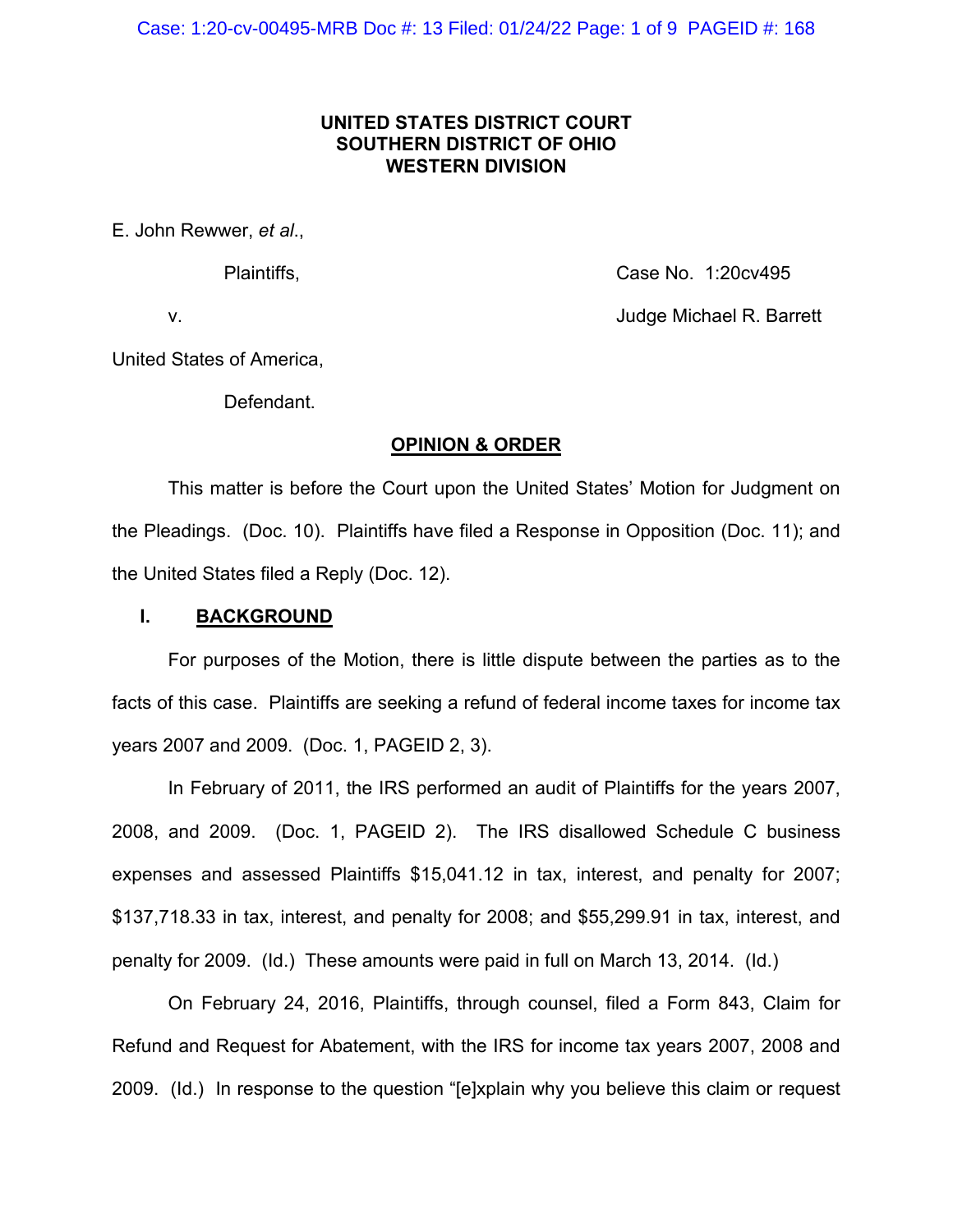#### Case: 1:20-cv-00495-MRB Doc #: 13 Filed: 01/24/22 Page: 2 of 9 PAGEID #: 169

should be allowed," Plaintiffs wrote: "The IRS did not properly consider documentation of my expenses during my income tax audit. I would ask that the IRS reopen the audit, reconsider my documentation, and refund the amounts paid as a result of the erroneous audit adjustments, including any penalty and interest that may have accrued." (Doc. 1-1, PAGEID 4; Doc. 1-1, PAGEID 6).

On each Form 843 counsel for Plaintiffs signed the signature line for "taxpayer" as "Jessica Craven, POA" and the signature line for "paid preparer" as "Jessica Craven." (Doc. 1-1, PAGEID 4-7).

The IRS allowed the 2008 Claim, and Plaintiffs received a refund on February 26, 2018 for \$189,816.25. (Id.) However, on July 10, 2018, the IRS disallowed the 2007 and 2009 Claim. (Doc. 1-2). Plaintiffs appealed this decision, but after two years, the IRS had not decided the appeal. (Doc. 1, PAGEID 3). Plaintiffs now seek a refund for the amounts claimed for 2007 and 2009. (Id.)

The United States argues that a Form 843 is the wrong form to claim a refund and the forms were not signed. As a result, the United States maintains that Plaintiffs' claims should be dismissed because Plaintiffs' claims are barred by sovereign immunity; and the Complaint fails to state a claim upon which relief can be granted.

## **II. ANALYSIS**

#### **A. Motion for Judgment on the Pleadings**

The standard of review for a Rule 12(c) motion is generally the same as for a motion under Rule 12(b)(6) for failure to state a claim upon which relief can be granted. *Bates v. Green Farms Condo. Ass'n*, 958 F.3d 470, 480 (6th Cir. 2020) (citing *D'Ambrosio v. Marino*, 747 F.3d 378, 383 (6th Cir. 2014)). Accordingly, "[f]or purposes of a motion for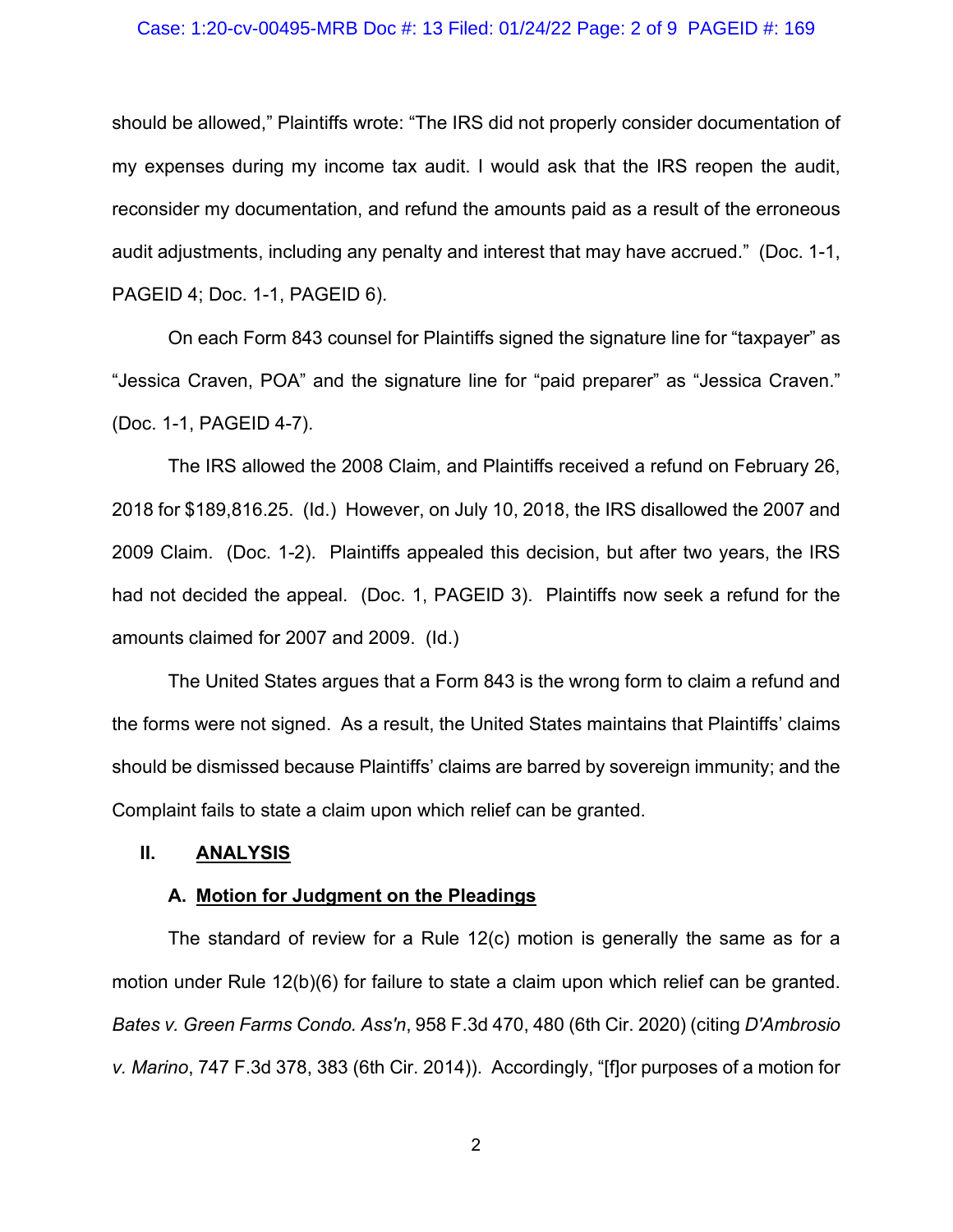#### Case: 1:20-cv-00495-MRB Doc #: 13 Filed: 01/24/22 Page: 3 of 9 PAGEID #: 170

judgment on the pleadings, all well-pleaded material allegations of the pleadings of the opposing party must be taken as true, and the motion may be granted only if the moving party is nevertheless clearly entitled to judgment." *Fritz v. Charter Tp. of Comstock*, 592 F.3d 718, 722 (6th Cir. 2010) (quoting *JPMorgan Chase Bank, N.A. v. Winget*, 510 F.3d 577, 581 (6th Cir. 2007)). The factual allegations in the complaint need to be sufficient to give notice to the defendant as to what claims are alleged, and the plaintiff must plead "sufficient factual matter" to render the legal claim plausible, *i.e*., more than merely possible. *Id*. (citing *Ashcroft v. Iqbal*, 129 S.Ct. 1937, 1949-950 (2009)). Although the plausibility standard is not equivalent to a "'probability requirement,' . . . it asks for more than a sheer possibility that a defendant has acted unlawfully." *Ashcroft*, 129 S.Ct. at 1949 (quoting *Bell Atlantic Corp. v. Twombly*, 550 U.S. 556 (2007)).

"If, on a motion under  $12(b)(6)$  or  $12(c)$ , matters outside the pleadings are presented to and not excluded by the court, the motion must be treated as one for summary judgment under Rule 56." Fed. R. Civ. P. 12(d). However, "when a document is referred to in the pleadings and is integral to the claims, it may be considered without converting a motion to dismiss into one for summary judgment." *Commercial Money Ctr., Inc. v. Illinois Union Ins. Co*., 508 F.3d 327, 335–36 (6th Cir. 2007) (citing *Jackson v. City of Columbus*, 194 F.3d 737, 745 (6th Cir.1999)).

Here, attached to Plaintiffs' Response in Opposition to the United States' Motion are: (1) two Forms 1040X which Plaintiffs submitted to the IRS on December 27, 2016 and August 11, 2017 (Doc. 1-2, PAGEID 123, 129); and (2) Forms 1040X which were submitted on May 5, 2021 (Doc. 11-2, PAGEID 148). These documents are central to Plaintiffs' claim. While these specific documents are not referred to in the Complaint, they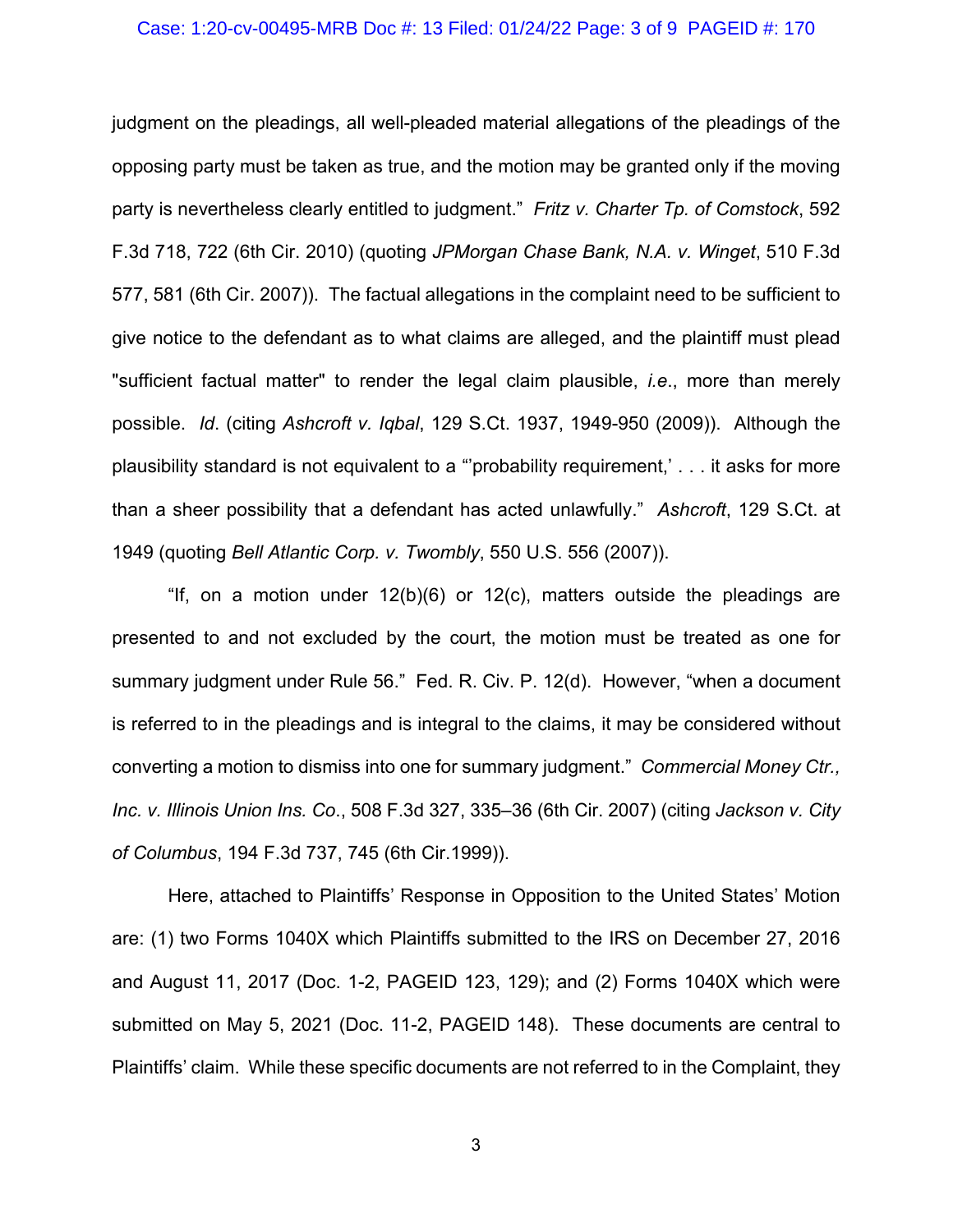are a part of the administrative proceedings upon which Plaintiffs base their claim in this Court. Therefore, the Court will consider these documents in deciding the United States' Motion for Judgment on the Pleadings.

# **B. Sovereign immunity**

As the Sixth Circuit has explained, sovereign immunity may serve as a jurisdictional bar to an action brought against the United States:

"Absent a waiver, sovereign immunity shields the Federal Government and its agencies from suit." *FDIC v. Meyer*, 510 U.S. 471, 475, 114 S.Ct. 996, 127 L.Ed.2d 308 (1994). "Sovereign immunity is jurisdictional in nature." *Id*. It implicates a court's subject-matter jurisdiction because the "terms of [the United States'] consent to be sued in any court define that court's jurisdiction to entertain the suit." *See id.* (citation omitted); *see also Brownback v. King*, ––– U.S. ––––, 141 S. Ct. 740, 749, 209 L.Ed.2d 33 (2021).

*Gaetano v. United States*, 994 F.3d 501, 506 (6th Cir. 2021). "Congress has expressly waived sovereign immunity for suits against the United States by taxpayers seeking to recover tax refunds." *Kaffenberger v. United States*, 314 F.3d 944, 950 (8th Cir. 2003) (citing 26 U.S.C. § 7422(a) (1994), I.R.C. § 7422(a)). However, before a taxpayer can maintain a suit in federal court, he or she must file an administrative claim for refund with the IRS. *See* 26 U.S.C. § 7422(a); *see also Thomas v. United States*, 166 F.3d 825, 828 (6th Cir. 1999). A claim for refund "must set forth in detail each ground upon which a credit or refund is claimed and the facts sufficient to apprise the Commissioner of the exact basis thereof." Treas. Reg. § 301.6402–2(b)(1).

According to the United States, Plaintiffs failed to file an administrative claim for refund as required by 26 U.S.C. § 7422(a). The United States explains that what Plaintiffs filed was inadequate for two reasons. First, the United States maintains that Form 843 is not the correct form to request a refund for income taxes originally filed on Form 1040.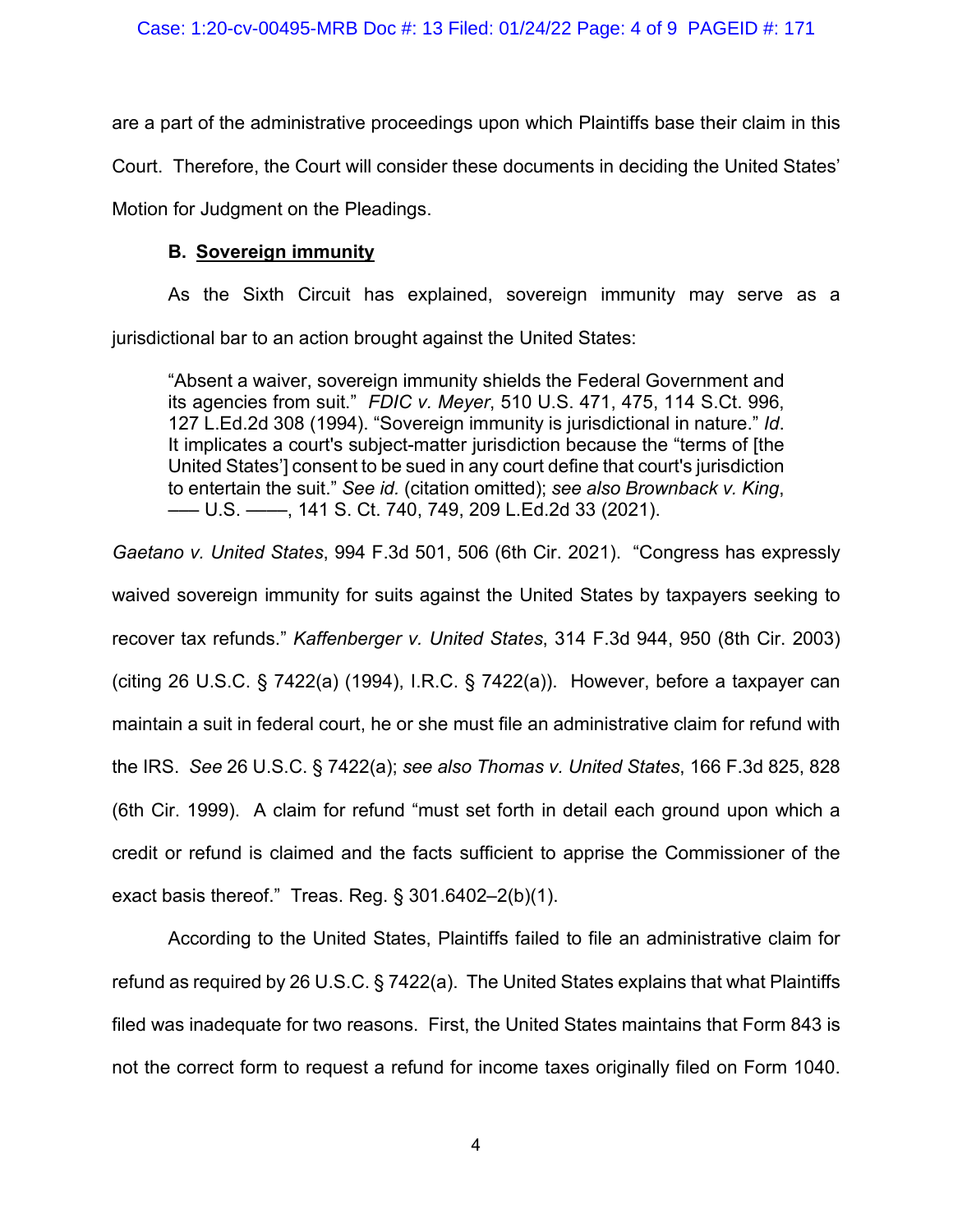#### Case: 1:20-cv-00495-MRB Doc #: 13 Filed: 01/24/22 Page: 5 of 9 PAGEID #: 172

Second, the United States maintains that Plaintiffs did not provide sufficient authority for an agent to sign on their behalf, and therefore Plaintiffs are relying on an unsigned Form 843.

When a taxpayer seeks a refund of an overpayment of individual income taxes, a claim for refund must be made on a Form 1040 or 1040X. *See* 26 C.F.R. §§ 301.6402- 2(a); 26 C.F.R. § 301.6402-2(c); 26 C.F.R. § 301.6402-3(a)(2). Here, Plaintiffs initially filed a Form 843, which is the form to be used in claiming a refund of other types of tax. *Accord Wheelis v. United States*, 2002 WL 1482527, at \*2 (D. Ariz. May 22, 2002) ("Form 843 is not a valid vehicle for claiming a refund of income taxes. The regulations require that a claim for refund be made on Form 1040.").

In addition, the grounds and facts in support of a claim for refund "must be verified by a written declaration that it is made under the penalties of perjury." 26 C.F.R. § 301.6402-2(b)(1). A taxpayer may authorize a representative to execute a claim for refund, but a power of attorney must be attached to the claim. 26 C.F.R. § 301.6402-2(e) ("A claim may be executed by an agent of the person assessed, but in such case a power of attorney must accompany the claim."). Here, Plaintiffs did not sign the Form 843 submitted for 2007 or 2009. Instead, their attorney Jessica Craven signed both Forms 843 as "P.O.A," but did not attach a Form 2848, Power of Attorney and Declaration of Representation.

Plaintiffs acknowledge these deficiencies, but argue that Plaintiffs' Form 843 claims constitute informal claims.

The Supreme Court has "held that a notice fairly advising the Commissioner of the nature of the taxpayer's claim, which the Commissioner could reject because too general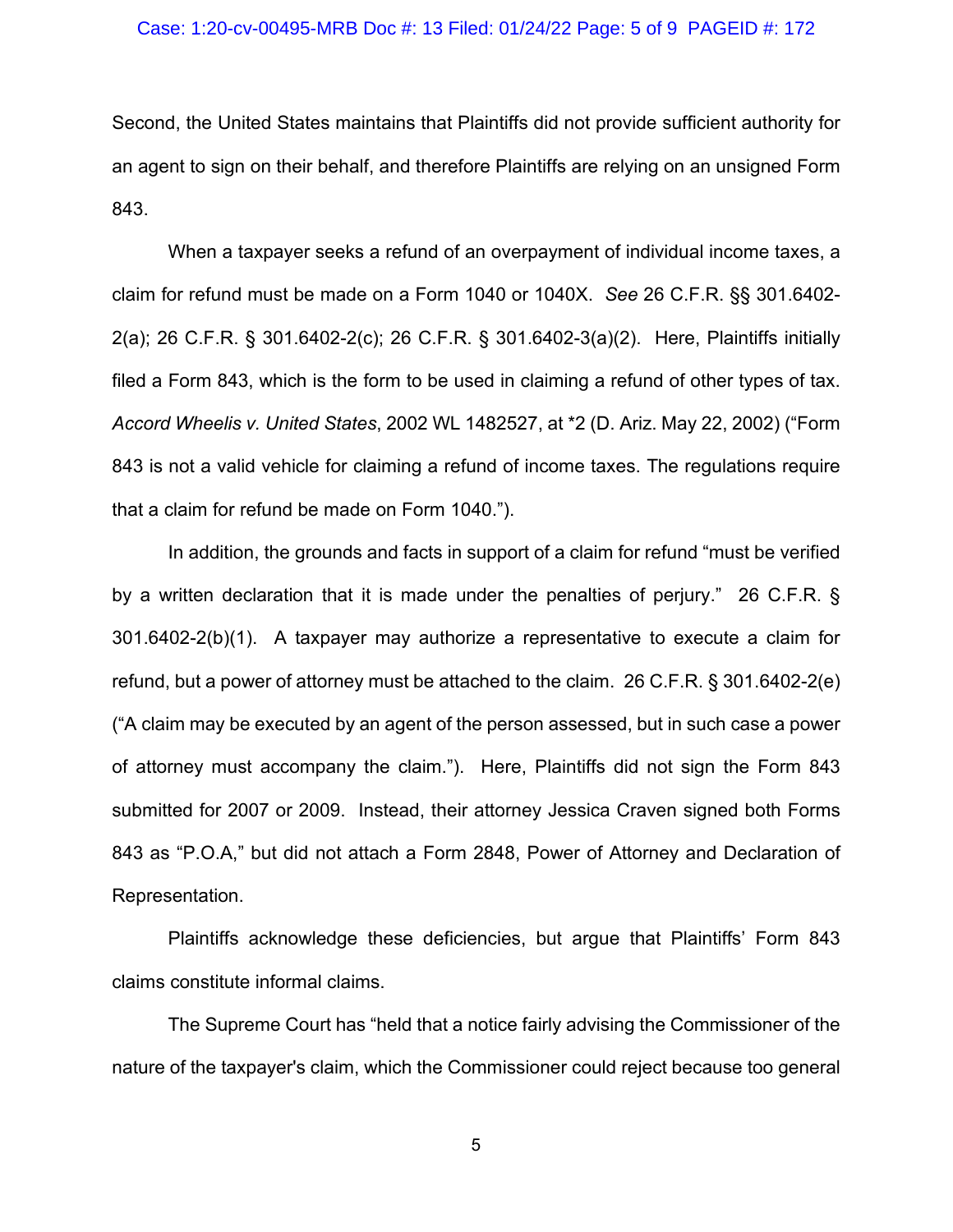#### Case: 1:20-cv-00495-MRB Doc #: 13 Filed: 01/24/22 Page: 6 of 9 PAGEID #: 173

or because it does not comply with formal requirements of the statute and regulations, will nevertheless be treated as a claim where formal defects and lack of specificity have been remedied by amendment filed after the lapse of the statutory period." *United States v. Kales*, 314 U.S. 186, 194, 62 S. Ct. 214, 218, 86 L. Ed. 132 (1941); *see also Kaffenberger v. United States*, 314 F.3d 944, 954 (8th Cir. 2003) ("Although the regulation states that a claim that fails to comply with the requirements will not be considered as a claim for refund, [Treas. Reg.] § 301.6402–2(b)(1), the Supreme Court has endorsed informal claims filed within the statutory period that have technical deficiencies, as long as a valid refund claim is subsequently made after the period has run.").

"An informal claim must have 'a written component . . . and should adequately apprise the Internal Revenue Service that a refund is sought and for certain years.'" *Estate of Hale v. United States*, 876 F.2d 1258, 1262 (6th Cir. 1989) (quoting *American Radiator & Standard Sanitary Corp. v. United States*, 318 F.2d 915, 920 (Ct. Cl. 1963)). "[T]he writing should not be given a crabbed or literal reading, ignoring all the surrounding circumstances which give it body and content. The focus is on the claim as a whole, not merely the written component." *Id*. *Accord Wilshire v. United States*, No. 1:07-CV-00377, 2008 WL 4858256, at \*1 (S.D. Ohio Nov. 10, 2008) (two years of oral and written communications from the executor of the taxpayer's estate, along with a copy of the will and original tax return were sufficient to constitute a valid informal claim for a refund). For instance, in a case before it, the Sixth Circuit held that it had jurisdiction over an individual taxpayer's refund claims:

the "Forms 843" dated November 1, 1995 are sufficient administrative claims. Although filed on the wrong form, the "Forms 843" dated November 1, 1995 put the IRS on notice. This fact is evidenced by the corresponding IRS rejection letters dated June 27, 1996, which refer Thomas to the IRS'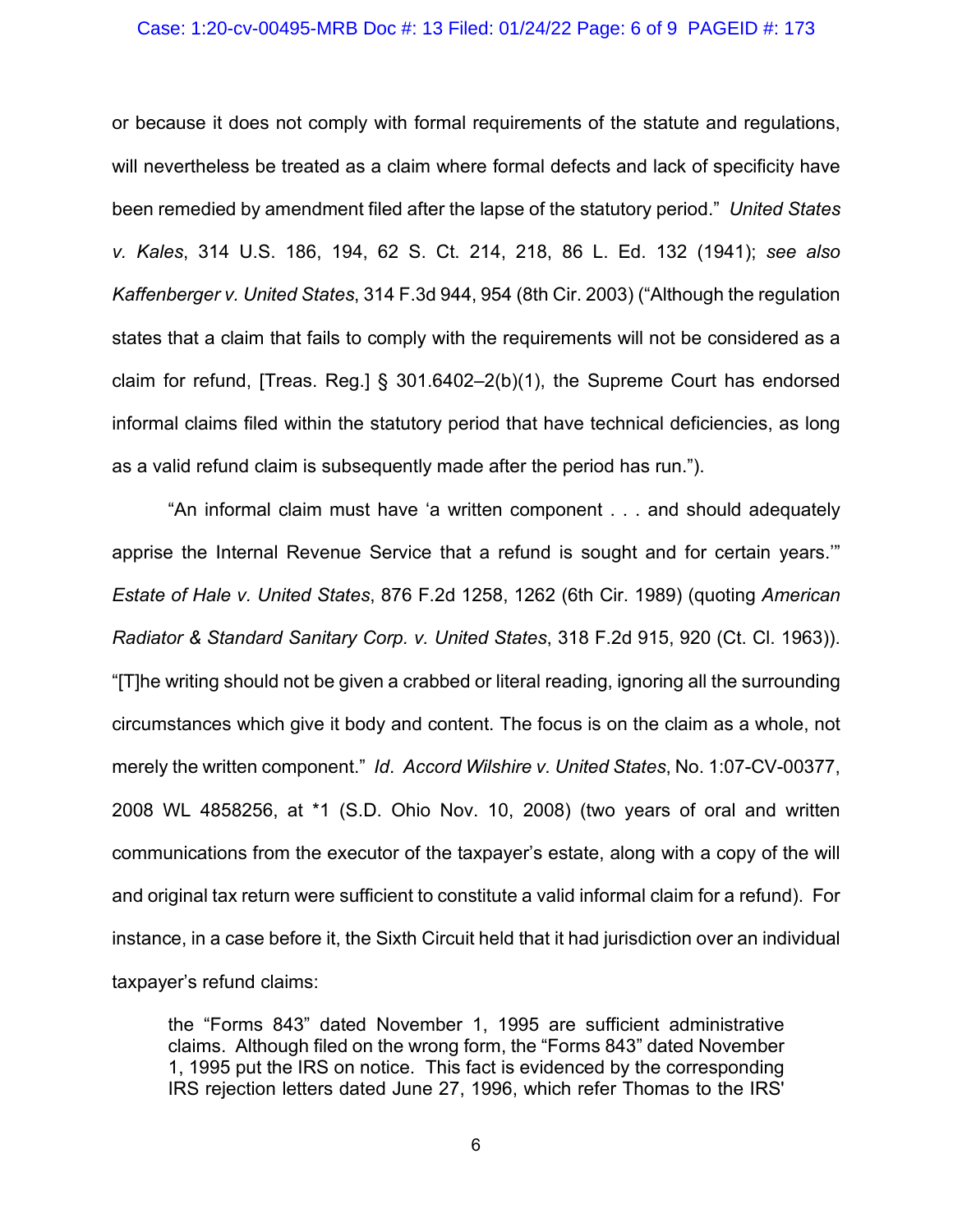initial examination of his tax returns. Therefore, the IRS was aware of the nature of Thomas' claims.

*Thomas v. United States*, 166 F.3d 825, 831 (6th Cir. 1999).

Here, based on the totality of the facts, the Court finds that Plaintiffs submitted valid informal claims because the IRS understood that Plaintiffs were seeking a refund, even though the proper form was not used. The Form 843s which were submitted made it clear which years were being claimed and explained: "The IRS did not properly consider documentation of my expenses during my income tax audit. I would ask that the IRS reopen the audit, reconsider my documentation, and refund the amounts paid as a result of the erroneous audit adjustments, including any penalty and interest that may have accrued." After the receipt of these forms, the IRS specifically directed Plaintiffs to file Form 1040X because "[t]he assessment must remain unpaid to meet the eligibility requirement to request an audit reconsideration." (Doc. 11-2, PAGEID 121). In the correspondence which followed, there is no indication that the IRS did not understand Plaintiffs' request. Rather, the IRS asked for more time to conduct research, sent the claims to the Cincinnati Service Center for processing, and at one point, actually appeared to allow the requested adjustment for tax year 2007. (Doc. 11-2, PAGEID 126, 127, 131, 133). Moreover, the IRS allowed the full amount of Plaintiffs' claim for tax year 2008, which was also filed on Form 843. (Doc. 11-2, PAGEID 137). As the Supreme Court has observed:

If the Commissioner chooses not to stand on his own formal or detailed requirements, it would be making an empty abstraction, and not a practical safeguard, of a regulation to allow the Commissioner to invoke technical objections after he has investigated the merits of a claim and taken action upon it.

*Angelus Milling Co. v. Com'r*, 325 U.S. 293, 297, 65 S. Ct. 1162, 1164–65, 89 L. Ed. 1619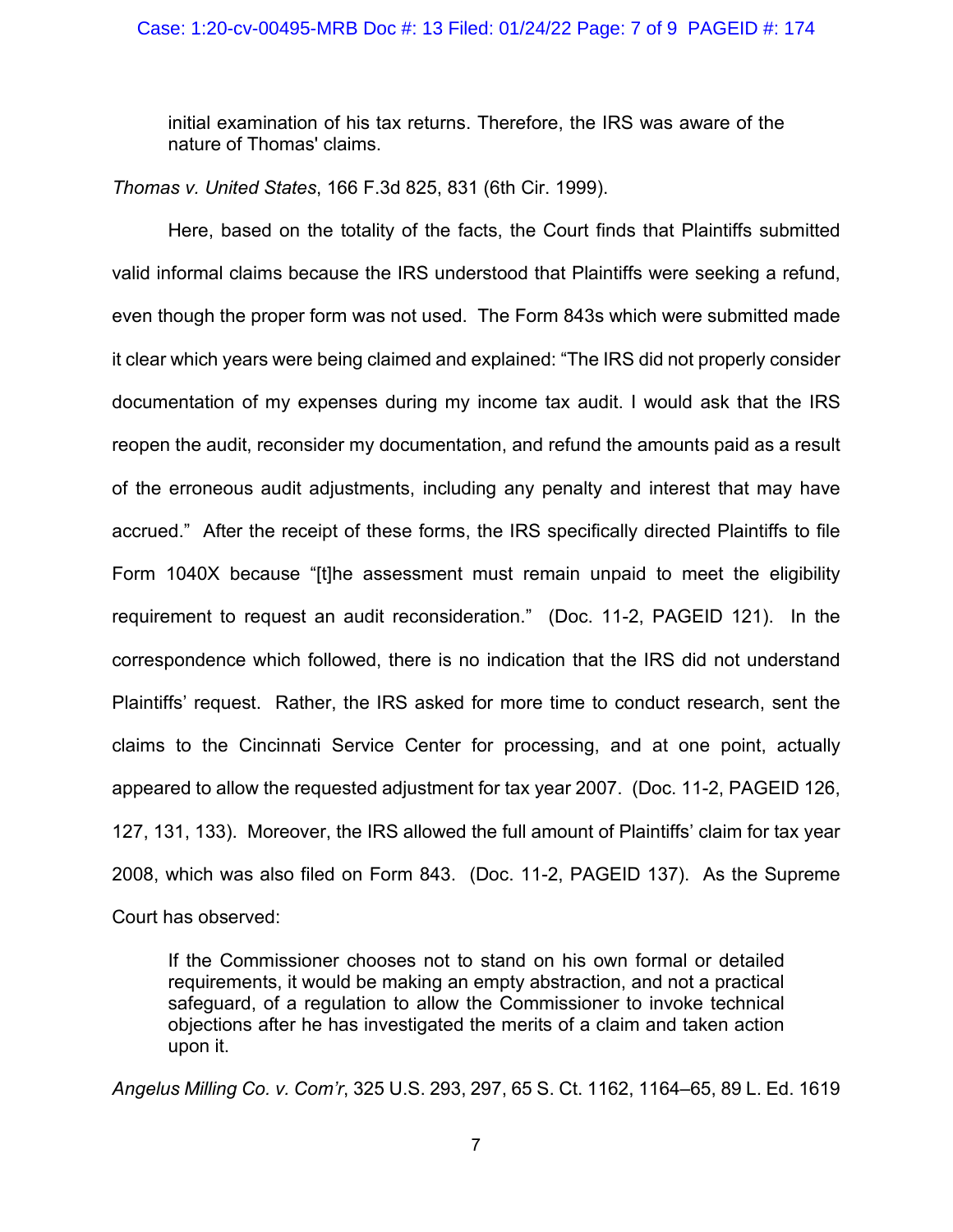(1945).

In addition, any deficiencies in the informal claim were cured by the filing of the formal claims. Plaintiffs submitted Forms 1040X on December 27, 2016, for 2007 and on August 11, 2017, for 2009. (Doc. 11-1, PAGEID #84). While these forms were not properly signed, after filing their lawsuit in this Court, Plaintiffs submitted signed Forms 1040X under penalty of perjury on May 5, 2021. The Court finds that the submission of these forms was largely irrelevant. *Cf. Gervasio v. United States*, 627 F. Supp. 428, 431 (N.D. Ill. 1986) (noting "that the government's objection to the unsigned copy of the refund claim is moot as the plaintiff has now filed a signed copy of the claim form.").<sup>[1](#page-7-0)</sup> At no point did the IRS deny the claims on the basis of a lack of signatures or counsel's Form 2848. The Court concludes that the IRS should be estopped from asserting this formal requirement since it waived strict compliance until Plaintiffs filed their claim here. *Accord Wilshire v. United States*, 2008 WL 4858256, at \*5 ("Finally, the Court concludes the IRS should be estopped from arguing at this point in the proceeding that the Will could somehow be interpreted so as not to require a refund. Clearly, the IRS already accepted the merits of Plaintiff's position, and there is no valid basis for it to change its position at this late point in the proceedings.").

# **III. CONCLUSION**

Based on the foregoing, the United States' Motion for Judgment on the Pleadings

<span id="page-7-0"></span><sup>1</sup> There is some disagreement as to whether amendments to taxpayer claims which raise new legal theories are effective because the IRS's jurisdiction over the claim necessarily terminates on the date a refund suit is filed. *See Computervision Corp. v. United States*, 445 F.3d 1355, 1372 (Fed. Cir.), *adhered to on denial of reh'g*, 467 F.3d 1322 (Fed. Cir. 2006) (citing cases). However, in this case, Plaintiffs' legal theory never changed. Plaintiffs were merely attempting to provide additional support for the deductions claimed in the original Form 1040s.